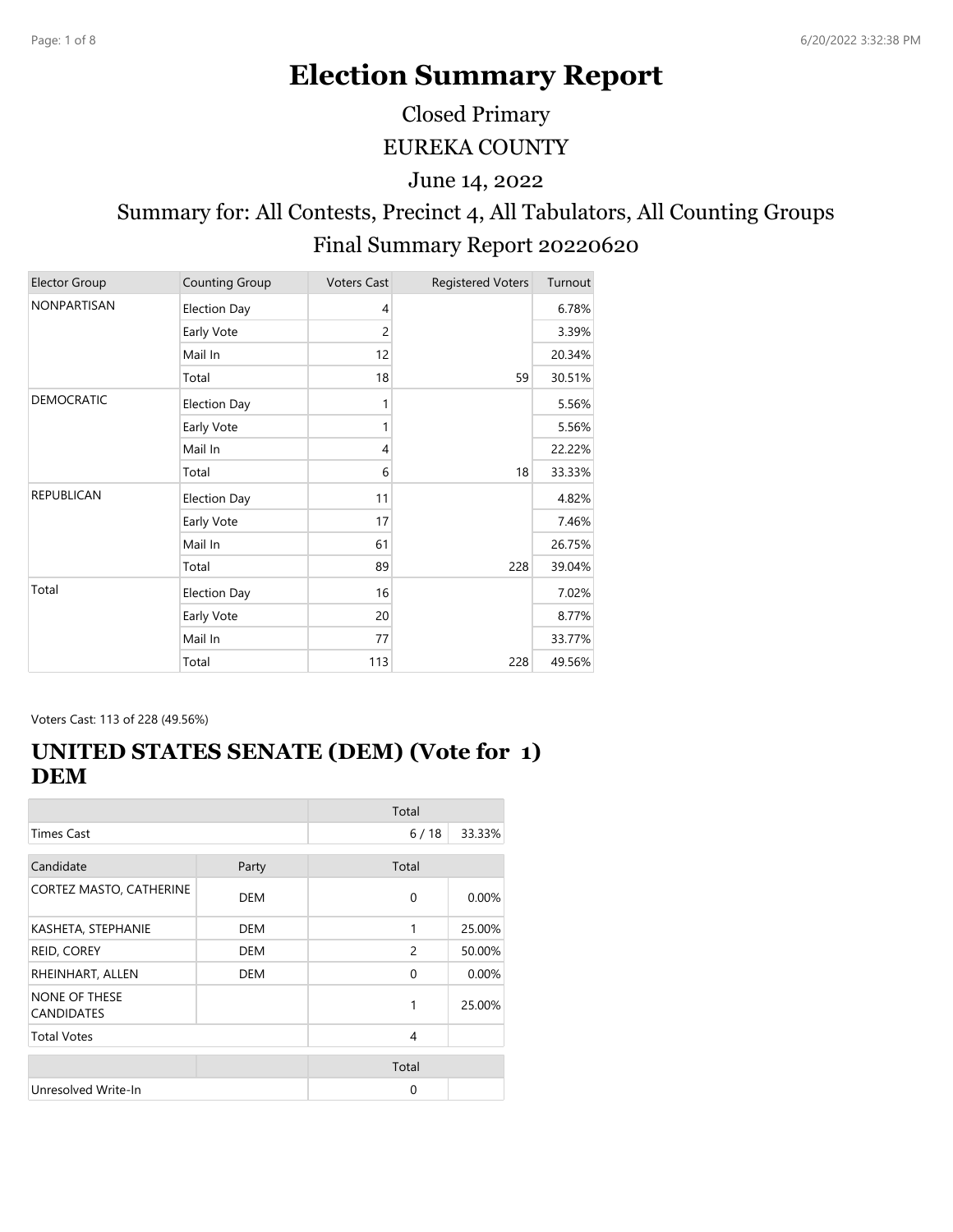#### **UNITED STATES SENATE (REP) (Vote for 1) REP**

|                                           |            | Total          |        |
|-------------------------------------------|------------|----------------|--------|
| <b>Times Cast</b>                         |            | 89 / 228       | 39.04% |
| Candidate                                 | Party      | Total          |        |
| <b>BROWN, SAM</b>                         | <b>REP</b> | 22             | 25.00% |
| CONRAD, WILLIAM "BILL"                    | <b>REP</b> | $\overline{c}$ | 2.27%  |
| HOCKSTEDLER, WILLIAM<br>"BILL"            | <b>REP</b> | 1              | 1.14%  |
| LAXALT, ADAM PAUL                         | <b>REP</b> | 53             | 60.23% |
| MENDENHALL, SHARELLE                      | <b>REP</b> | 2              | 2.27%  |
| PERKINS, TYLER T.                         | <b>REP</b> | $\overline{c}$ | 2.27%  |
| POLIAK, CARLO                             | <b>REP</b> | $\mathbf{1}$   | 1.14%  |
| RODRIGUEZ, PAUL                           | <b>REP</b> | $\Omega$       | 0.00%  |
| <b>NONE OF THESE</b><br><b>CANDIDATES</b> |            | 5              | 5.68%  |
| <b>Total Votes</b>                        |            | 88             |        |
|                                           |            | Total          |        |
| Unresolved Write-In                       |            | 0              |        |

#### **UNITED STATES REPRESENTATIVE IN CONGRESS, DISTRICT 2 (DEM) (Vote for 1) DEM**

|                                      |            | Total |        |
|--------------------------------------|------------|-------|--------|
| Times Cast                           |            | 6/18  | 33.33% |
| Candidate                            | Party      | Total |        |
| AFZAL, JOSEPH EDWARD                 | <b>DEM</b> | 0     | 0.00%  |
| DOUCETTE, MICHAEL                    | <b>DEM</b> | 0     | 0.00%  |
| <b>GORMAN, GEROLD LEE</b>            | <b>DEM</b> | 1     | 33.33% |
| HANIFAN, TIM                         | DEM        | 0     | 0.00%  |
| HANSEN, BRIAN J.                     | <b>DEM</b> | 1     | 33.33% |
| JOSHI, RAHUL A.                      | <b>DEM</b> | 0     | 0.00%  |
| KRAUSE, ELIZABETH<br><b>MERCEDES</b> | <b>DEM</b> | 1     | 33.33% |
| <b>Total Votes</b>                   |            | 3     |        |
|                                      |            | Total |        |
| Unresolved Write-In                  |            | 0     |        |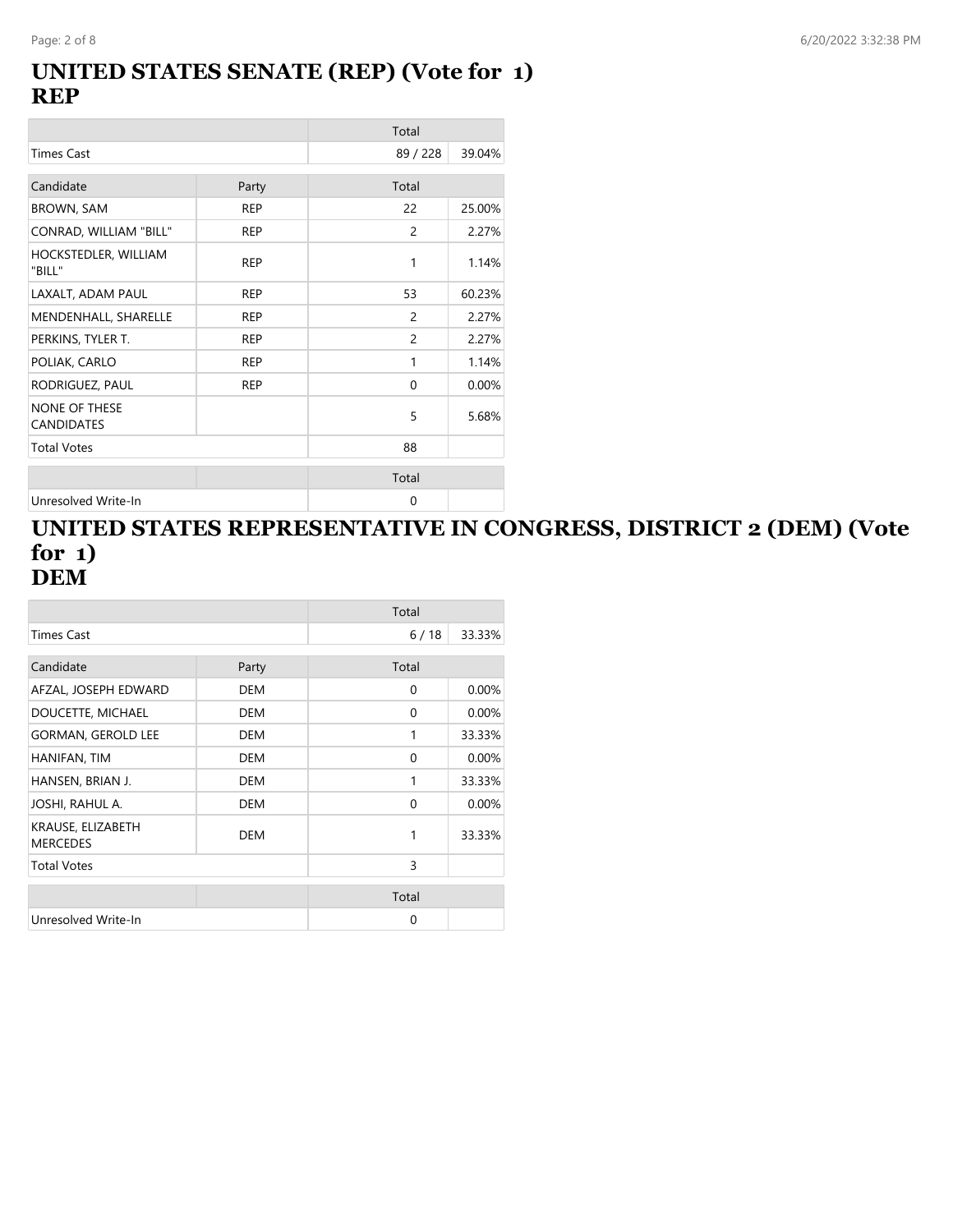#### **UNITED STATES REPRESENTATIVE IN CONGRESS, DISTRICT 2 (REP) (Vote for 1) REP**

|                                    |            | Total    |        |
|------------------------------------|------------|----------|--------|
| <b>Times Cast</b>                  |            | 89 / 228 | 39.04% |
| Candidate                          | Party      | Total    |        |
| AMODEI, MARK E.                    | <b>REP</b> | 19       | 22.62% |
| <b>BECK, JOEL</b>                  | <b>REP</b> | 15       | 17.86% |
| NADELL, BRIAN                      | <b>REP</b> | 4        | 4.76%  |
| SAMPSON, CATHERINE<br><b>MARIE</b> | <b>REP</b> | 23       | 27.38% |
| TARKANIAN, DANNY                   | <b>REP</b> | 23       | 27.38% |
| <b>Total Votes</b>                 |            | 84       |        |
|                                    |            | Total    |        |
| Unresolved Write-In                |            | 0        |        |

# **GOVERNOR (DEM) (Vote for 1) DEM**

|                                    |            | Total    |        |
|------------------------------------|------------|----------|--------|
| <b>Times Cast</b>                  |            | 6/18     | 33.33% |
| Candidate                          | Party      | Total    |        |
| COLLINS, TOM                       | <b>DEM</b> | 4        | 66.67% |
| SISOLAK, STEVE                     | <b>DEM</b> | 0        | 0.00%  |
| NONE OF THESE<br><b>CANDIDATES</b> |            | 2        | 33.33% |
| <b>Total Votes</b>                 |            | 6        |        |
|                                    |            | Total    |        |
| Unresolved Write-In                |            | $\Omega$ |        |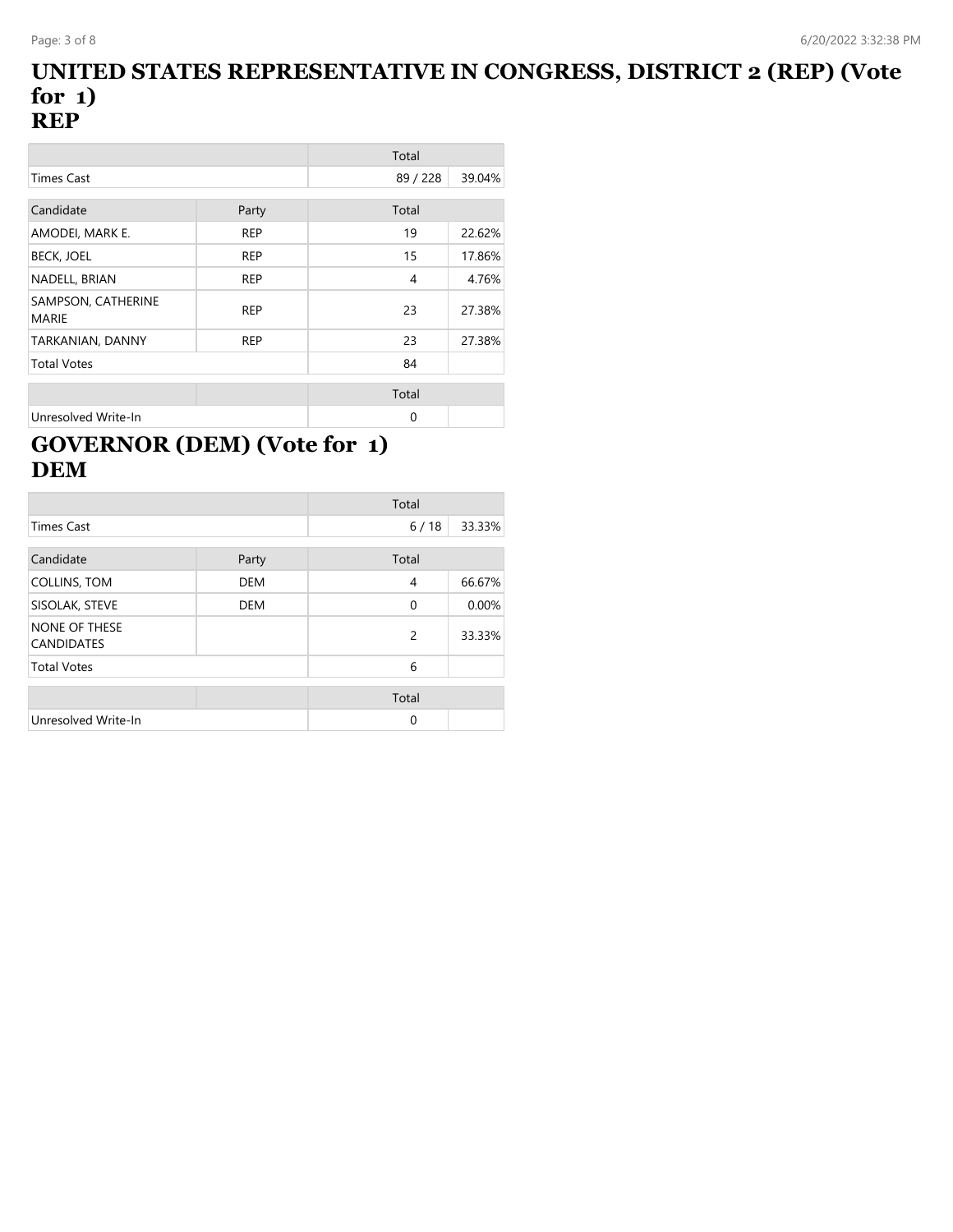# **GOVERNOR (REP) (Vote for 1) REP**

|                                           |            | Total          |        |
|-------------------------------------------|------------|----------------|--------|
| <b>Times Cast</b>                         |            | 89 / 228       | 39.04% |
| Candidate                                 | Party      | Total          |        |
| EVANS, SEVEN ACHILLES                     | <b>REP</b> | 0              | 0.00%  |
| EVERTSEN, GARY "RADAR"                    | <b>REP</b> | 6              | 6.74%  |
| <b>GILBERT, JOEY</b>                      | <b>REP</b> | 28             | 31.46% |
| HAMILTON, EDDIE "MR. FIX<br>IT NOW"       | <b>REP</b> | 2              | 2.25%  |
| <b>HECK, TOM</b>                          | <b>REP</b> | $\Omega$       | 0.00%  |
| HELLER, DEAN                              | <b>REP</b> | 21             | 23.60% |
| LEE, JOHN J.                              | <b>REP</b> | $\overline{c}$ | 2.25%  |
| LOMBARDO, JOE                             | <b>REP</b> | 25             | 28.09% |
| LUSAK, STANLEIGH HAROLD                   | <b>REP</b> | $\Omega$       | 0.00%  |
| NOHRA, GUY                                | <b>REP</b> | $\mathbf{1}$   | 1.12%  |
| O'BRIEN, EDWARD E.                        | <b>REP</b> | 2              | 2.25%  |
| SIMON, FRED                               | <b>REP</b> | 0              | 0.00%  |
| WALLS, WILLIAM "DOCK"                     | <b>REP</b> | 0              | 0.00%  |
| WHITLEY, AMBER                            | <b>REP</b> | 0              | 0.00%  |
| ZILBERBERG, BARAK                         | <b>REP</b> | 0              | 0.00%  |
| <b>NONE OF THESE</b><br><b>CANDIDATES</b> |            | 2              | 2.25%  |
| <b>Total Votes</b>                        |            | 89             |        |
|                                           |            | Total          |        |
| Unresolved Write-In                       |            | 0              |        |

## **LIEUTENANT GOVERNOR (DEM) (Vote for 1) DEM**

|                                           |            | Total          |        |
|-------------------------------------------|------------|----------------|--------|
| Times Cast                                |            | 6/18           | 33.33% |
| Candidate                                 | Party      | Total          |        |
|                                           |            |                |        |
| CANO BURKHEAD,<br><b>ELIZABETH "LISA"</b> | <b>DEM</b> | 0              | 0.00%  |
| CHASE, EVA                                | <b>DEM</b> | $\overline{c}$ | 50.00% |
| COLE, KIMI                                | <b>DEM</b> | 1              | 25.00% |
| MARCH, DEBRA                              | <b>DEM</b> | 0              | 0.00%  |
| NONE OF THESE<br><b>CANDIDATES</b>        |            | 1              | 25.00% |
| <b>Total Votes</b>                        |            | 4              |        |
|                                           |            |                |        |
|                                           |            | Total          |        |
| Unresolved Write-In                       |            | $\Omega$       |        |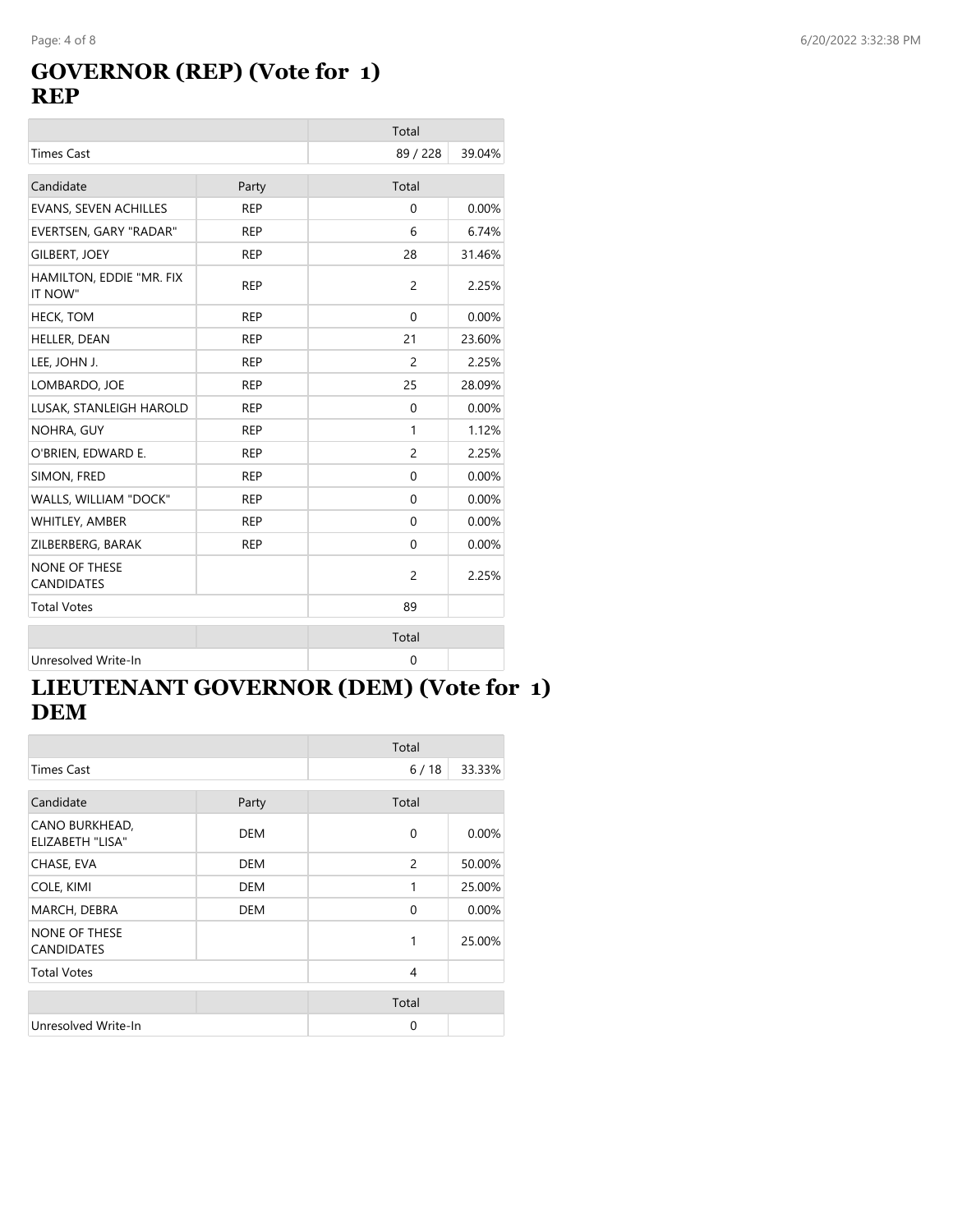#### **LIEUTENANT GOVERNOR (REP) (Vote for 1) REP**

|                                           |            | Total          |        |
|-------------------------------------------|------------|----------------|--------|
| <b>Times Cast</b>                         |            | 89 / 228       | 39.04% |
| Candidate                                 | Party      | Total          |        |
| ANTHONY, STAVROS                          | <b>REP</b> | 6              | 7.14%  |
| GRADY, JR., WALTER A.<br>"TONY"           | <b>REP</b> | 28             | 33.33% |
| HAWKINS, M. KAMERON                       | <b>REP</b> | $\overline{c}$ | 2.38%  |
| MILLER, JOHN                              | <b>REP</b> | 18             | 21.43% |
| MILLER, II, MACK                          | <b>REP</b> | 1              | 1.19%  |
| PAVONE, PETER                             | <b>REP</b> | 1              | 1.19%  |
| SCHWARTZ, DAN                             | <b>REP</b> | 12             | 14.29% |
| <b>NONE OF THESE</b><br><b>CANDIDATES</b> |            | 16             | 19.05% |
| <b>Total Votes</b>                        |            | 84             |        |
|                                           |            | Total          |        |
| Unresolved Write-In                       |            | $\mathbf 0$    |        |

# **SECRETARY OF STATE (REP) (Vote for 1) REP**

|                                    |            | Total    |        |
|------------------------------------|------------|----------|--------|
| <b>Times Cast</b>                  |            | 89 / 228 | 39.04% |
| Candidate                          | Party      | Total    |        |
| DAHIR, KRISTOPHER                  | <b>REP</b> | 0        | 0.00%  |
| <b>GERHARDT, JOHN CARDIFF</b>      | <b>REP</b> | 9        | 10.84% |
| HAW, JESSE                         | <b>REP</b> | 17       | 20.48% |
| KEENAN, SOCORRO                    | <b>REP</b> | 2        | 2.41%  |
| MARCHANT, JIM                      | <b>REP</b> | 22       | 26.51% |
| RAMALHO, GERARD                    | <b>REP</b> | 4        | 4.82%  |
| <b>SCOTTI, RICHARD</b>             | <b>REP</b> | 16       | 19.28% |
| NONE OF THESE<br><b>CANDIDATES</b> |            | 13       | 15.66% |
| <b>Total Votes</b>                 |            | 83       |        |
|                                    |            | Total    |        |
| Unresolved Write-In                |            | $\Omega$ |        |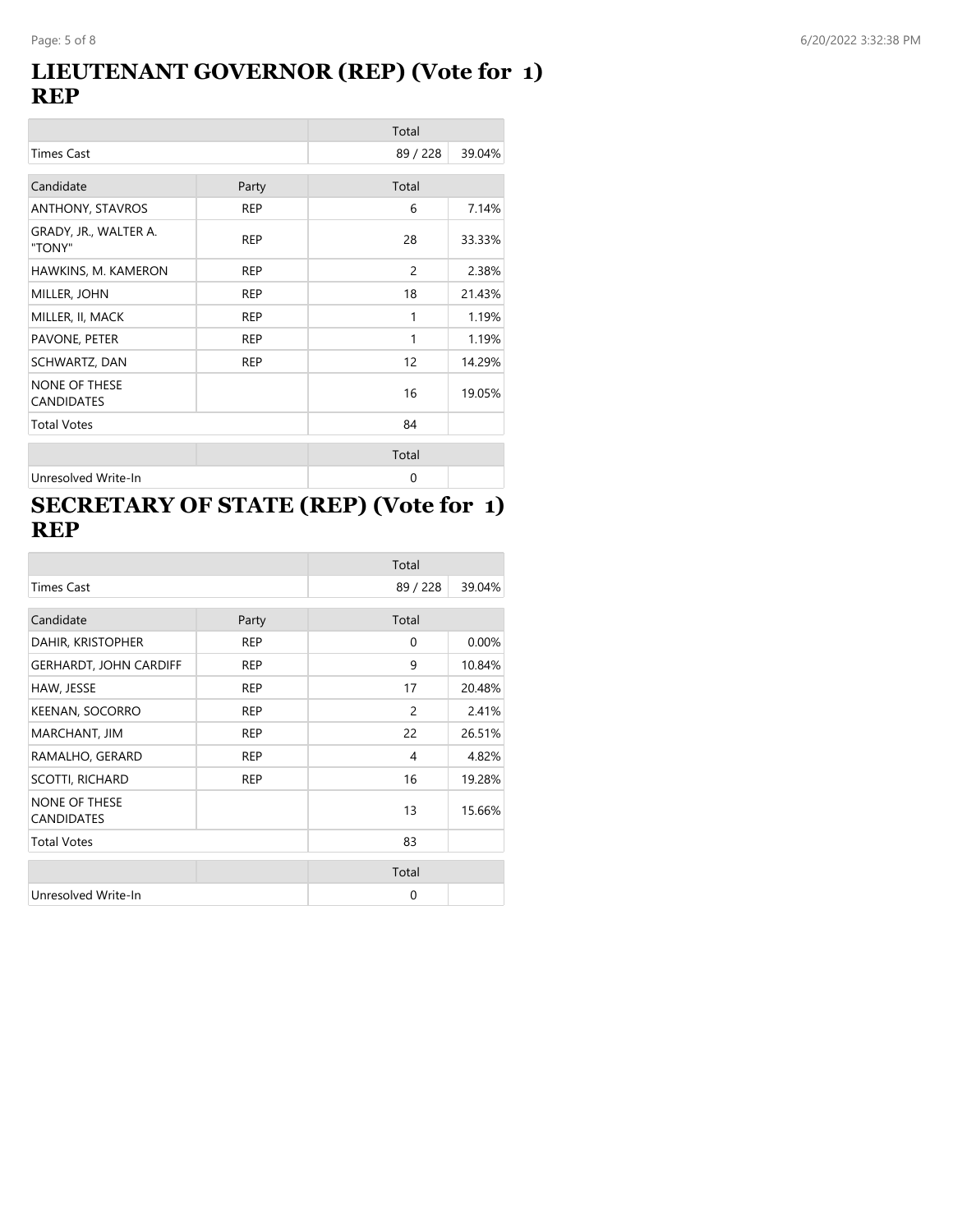#### **STATE TREASURER (REP) (Vote for 1) REP**

|                                           |            | Total  |        |
|-------------------------------------------|------------|--------|--------|
| <b>Times Cast</b>                         |            | 89/228 | 39.04% |
| Candidate                                 | Party      | Total  |        |
| <b>FIORE, MICHELE</b>                     | <b>REP</b> | 47     | 55.95% |
| KESS, EMANUEL "MANNY"                     | <b>REP</b> | 22     | 26.19% |
| <b>NONE OF THESE</b><br><b>CANDIDATES</b> |            | 15     | 17.86% |
| <b>Total Votes</b>                        |            | 84     |        |
|                                           |            | Total  |        |
| Unresolved Write-In                       |            | 0      |        |

#### **STATE CONTROLLER (DEM) (Vote for 1) DEM**

|                                           |            | Total    |        |
|-------------------------------------------|------------|----------|--------|
| <b>Times Cast</b>                         |            | 6/18     | 33.33% |
| Candidate                                 | Party      | Total    |        |
| COSTA, ALEX                               | <b>DEM</b> | 2        | 50.00% |
| SPIEGEL, ELLEN                            | <b>DEM</b> |          | 25.00% |
| <b>NONE OF THESE</b><br><b>CANDIDATES</b> |            |          | 25.00% |
| <b>Total Votes</b>                        |            | 4        |        |
|                                           |            | Total    |        |
| Unresolved Write-In                       |            | $\Omega$ |        |

#### **ATTORNEY GENERAL (REP) (Vote for 1) REP**

|                                    |            | Total       |        |
|------------------------------------|------------|-------------|--------|
| <b>Times Cast</b>                  |            | 89/228      | 39.04% |
| Candidate                          | Party      | Total       |        |
| <b>BLACK, TISHA</b>                | <b>REP</b> | 37          | 43.53% |
| <b>CHATTAH, SIGAL</b>              | <b>REP</b> | 34          | 40.00% |
| NONE OF THESE<br><b>CANDIDATES</b> |            | 14          | 16.47% |
| <b>Total Votes</b>                 |            | 85          |        |
|                                    |            | Total       |        |
| Unresolved Write-In                |            | $\mathbf 0$ |        |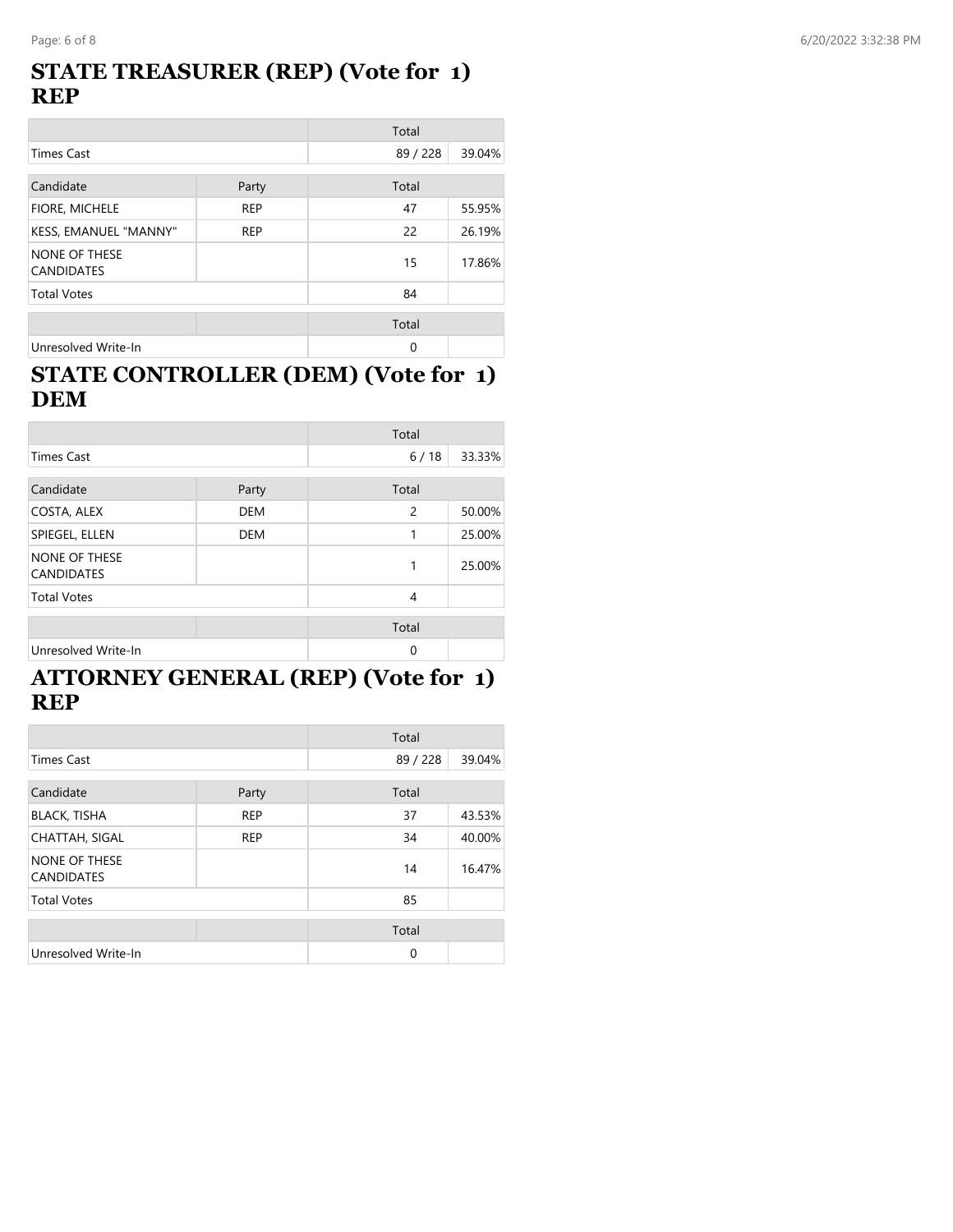#### **BOARD OF REGENTS, DISTRICT 8 (Vote for 1)**

|                                |       | Total     |        |
|--------------------------------|-------|-----------|--------|
| <b>Times Cast</b>              |       | 113 / 228 | 49.56% |
| Candidate                      | Party | Total     |        |
| BALTERA, JONATHAN              | NP.   | 5         | 5.15%  |
| CRAWFORD, MICHELEE<br>"SHELLY" | NP.   | 17        | 17.53% |
| <b>MANFREDI, AARON</b>         | NP.   | 8         | 8.25%  |
| PORTER, ELMER                  | NP.   | 39        | 40.21% |
| RICE, JOHN PATRICK             | NP.   | 13        | 13.40% |
| SMITH, STACY                   | NP.   | 15        | 15.46% |
| <b>Total Votes</b>             |       | 97        |        |
|                                |       | Total     |        |
| Unresolved Write-In            |       | $\Omega$  |        |

# **SHERIFF (Vote for 1)**

|                     |           | Total     |        |
|---------------------|-----------|-----------|--------|
| <b>Times Cast</b>   |           | 113 / 228 | 49.56% |
| Candidate           | Party     | Total     |        |
| CLARK, JAMES        | <b>NP</b> | 1         | 0.90%  |
| HICKS, DAVID        | <b>NP</b> | 28        | 25.23% |
| WATTS, JESSE        | <b>NP</b> | 82        | 73.87% |
| <b>Total Votes</b>  |           | 111       |        |
|                     |           | Total     |        |
| Unresolved Write-In |           | 0         |        |

## **BOARD OF SCHOOL TRUSTEES, SEAT 2A (Vote for 1)**

|                     |       | Total     |         |
|---------------------|-------|-----------|---------|
| <b>Times Cast</b>   |       | 113 / 228 | 49.56%  |
| Candidate           | Party | Total     |         |
| POLLOCK, DILLON     | NP    | 90        | 100.00% |
| <b>Total Votes</b>  |       | 90        |         |
|                     |       | Total     |         |
| Unresolved Write-In |       | $\Omega$  |         |

# **BOARD OF SCHOOL TRUSTEES, SEAT 2B (Vote for 1)**

|                     |           | Total     |         |
|---------------------|-----------|-----------|---------|
| Times Cast          |           | 113 / 228 | 49.56%  |
| Candidate           | Party     | Total     |         |
| DECHAMBEAU, HALLEE  | <b>NP</b> | 91        | 100.00% |
| <b>Total Votes</b>  |           | 91        |         |
|                     |           | Total     |         |
| Unresolved Write-In |           | 0         |         |